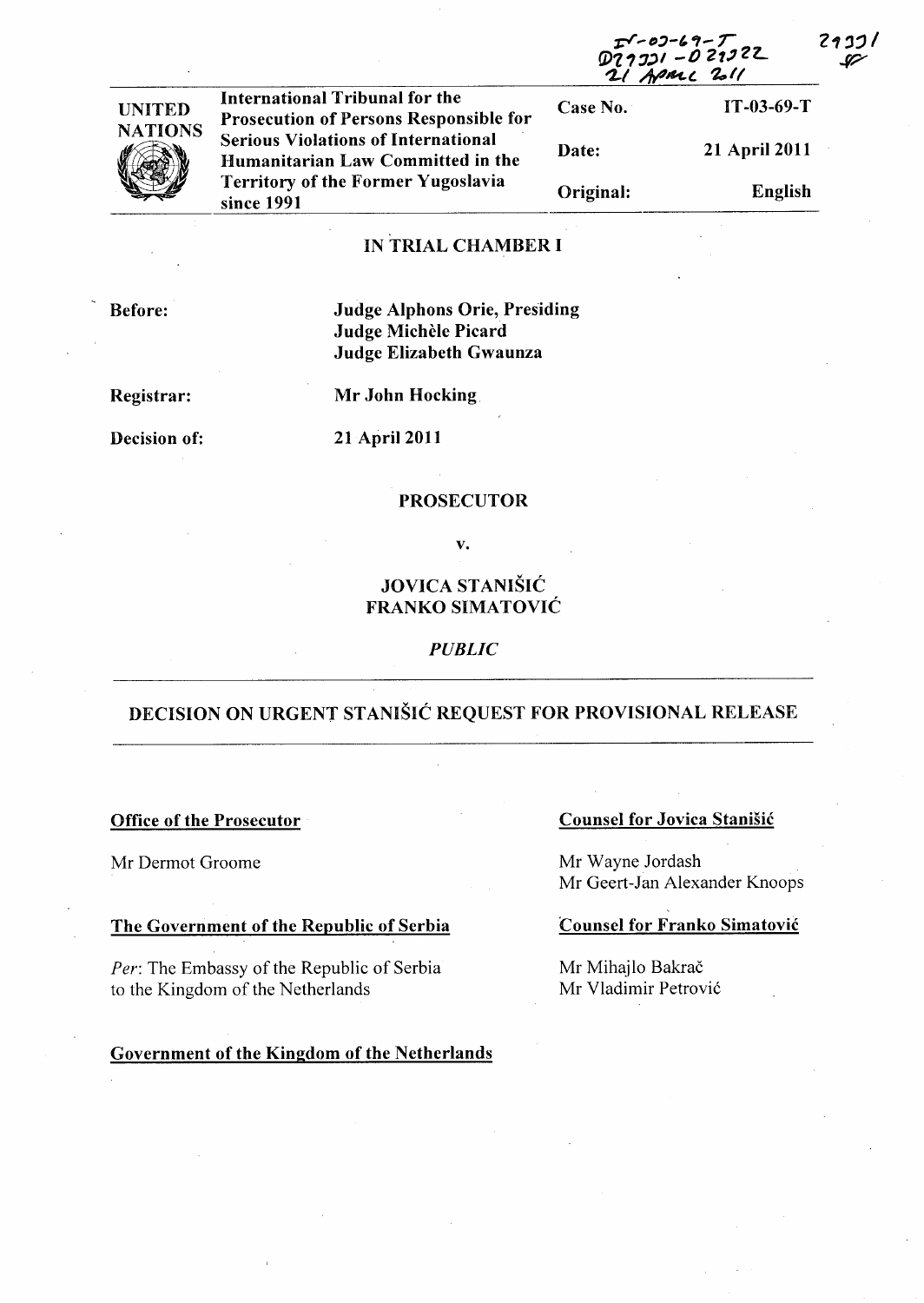#### I. Procedural history

1. On 13 April 2011, the Stanisic Defence filed an urgent motion seeking provisional release of Jovica Stanišić ("Accused") during the period between the end of the Rule 98 *bis* . oral hearings and the beginning of the Defence case, or for a shorter period as designated by the Chamber.<sup>1</sup> On the same day, the Chamber decided that the deadline for responses would be shortened to 18 April 2011 and informed the parties accordingly through an informal communication. On 18 April 2011, the Prosecution filed its response, opposing the Motion.<sup>2</sup> Also on 18 April 2011, the Tribunal's Host State filed a letter pursuant to Rule 65 (B) of the Tribunal's Rules of Procedure and Evidence ("Rules") stating that it did not oppose the Motion.<sup>3</sup> On 19 April 2011, the Stanisic Defence submitted guarantees of the Government of the Republic of Serbia dated 14 April 2011 ("Serbian Guarantees").<sup>4</sup> The Stanišić Defence also submitted a personal guarantee by the Accused to comply with any conditions ordered by the Chamber and a waiver of his doctor-patient privilege in relation to any treatment sought and received during the provisional release ("Accused's Personal Guarantee and Waiver").<sup>5</sup>

#### II. Submissions by the parties

2. The Stanisic Defence requests that the Motion be dealt with on an urgent basis and argues that good cause exists to shorten the time for filing responses.<sup>6</sup>

3. The Stanisic Defence submits that the requirements of Rule 65(B) of the Rules are met.<sup>7</sup> It refers to the Chamber's previous determinations that the Accused poses no danger to victims or witnesses and that there is no risk that he will abscond.<sup>8</sup> The Stanišić Defence argues that there has been no material. change since the time of those determinations to warrant a different conclusion.<sup>9</sup> The Stanišić Defence asserts that the six-month memorial service of the Accused's late father represents a sufficiently compelling humanitarian ground in support of granting provisional release.<sup>10</sup> Although provisionally released at the time, the

 $<sup>9</sup>$  Ibid.</sup>

<sup>10</sup> Motion, para. 8.

<sup>&</sup>lt;sup>1</sup> Urgent Stanišić Request for Provisional Release, 13 April 2011, paras 2, 15; Corrigendum to Urgent Stanišić Request for Provisional Release, 15 April 2011. These two filings will collectively be referred to as "Motion". 2 Prosecution Response to Urgent Stanisic Motion for Provisional Release, 18 April 2011 ("Response"), paras I,

<sup>29.</sup> 

<sup>&</sup>lt;sup>3</sup> Letter of the Ministry of Foreign Affairs of the Kingdom of the Netherlands on Provisional Release for Mr Stanisic, 15 April 2011.

Stanišić Defence Submission of Documents Related to Its 13 April 2011 Urgent Request for Provisional Release, with Confidential Annexes A and B, 19 April 2011.

 $<sup>5</sup>$  Ibid.</sup> <sup>6</sup> Motion, para. 16

 $<sup>7</sup>$  Motion, para. 6.</sup>

<sup>8</sup> Ibid.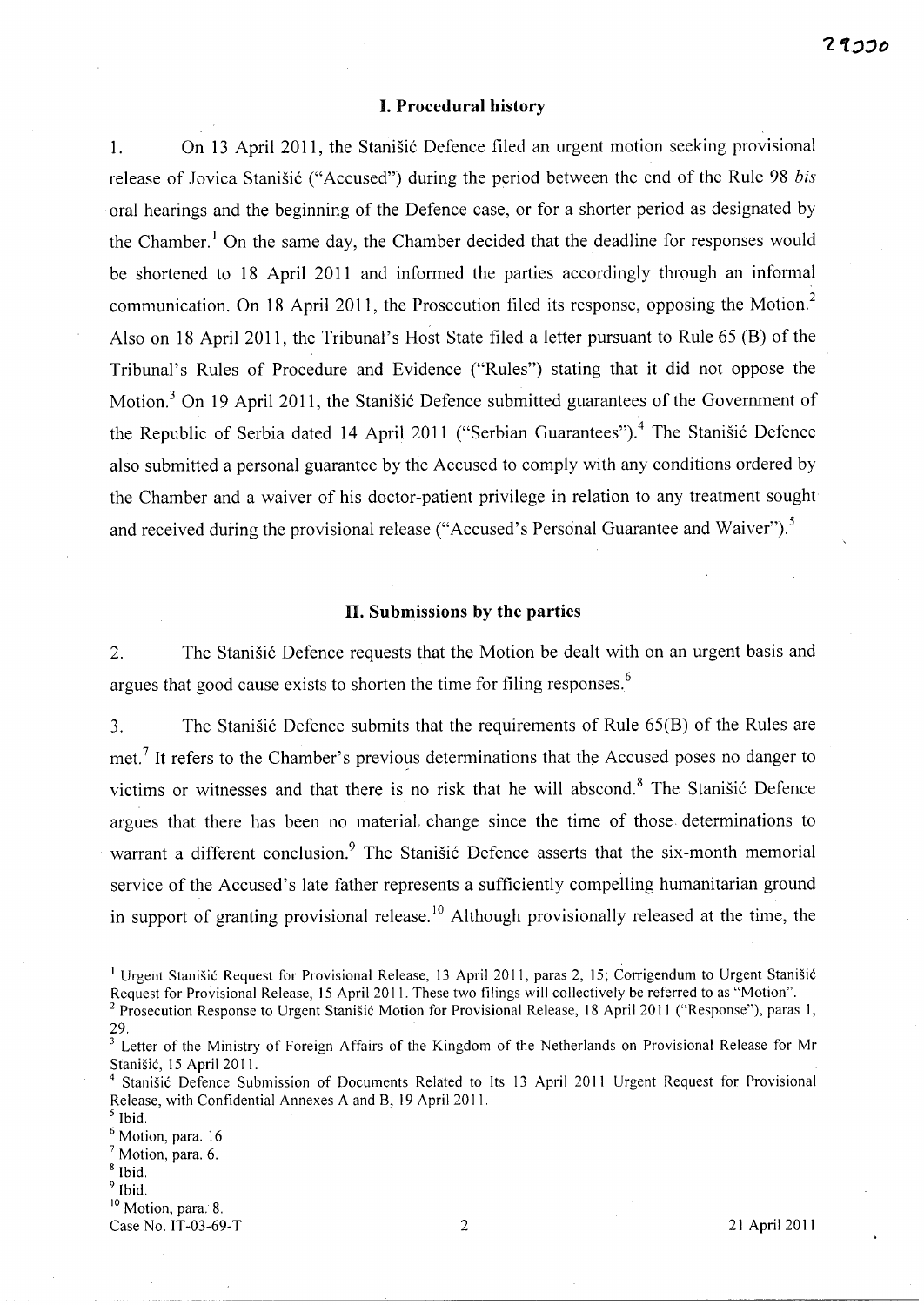Accused was unable to attend his late father's 40-day memorial service due to circumstances beyond his control.<sup>11</sup>

4. The Stanisic Defence submits that the Accused complied minutely with the health monitoring protocol imposed by the Chamber during his two previous periods of provisional release and is again willing to observe any terms and conditions the Chambers considers appropriate and necessary.<sup>12</sup> Medical reports subsequent to earlier periods of provisional release have shown positive effects on the Accused's mental health and corresponding attitude towards the trial proceedings.<sup>13</sup> The Stanisic Defence submits that, similarly, the opportunity to interact with family members, in particular the Accused's young son, and to pay proper respect to his late father by attending the six-month memorial service could reasonably be expected to have a positive impact on the Accused's mental condition.<sup>14</sup> The Stanišić Defence further argues that provisional release would facilitate the effective preparation of the Defence case by enabling counsel to adopt flexible working arrangements which take account of the Accused's health condition and the demands of the Defence case preparations.<sup>15</sup>

5. The Prosecution argues that the Stanisic Defence has not demonstrated good cause to hear the Motion on an urgent basis and shorten the time for responses.<sup>16</sup>

6. The Prosecution argues that the post-98 *his* stage constitutes a material change of circumstances, from previous determinations with regard to provisional release by the Chamber.<sup>17</sup> The Prosecution further argues that there is a substantial risk of flight at this time.<sup>18</sup> For this reason, the Prosecution requests the Chamber to deny provisional release, or alternatively, carefully balance the reasons set forth by the Stanišić Defence in light of an increased risk of flight by the Accused.<sup>19</sup>

7. The Prosecution submits that attending the six-month memorial service of the Accused's late father does not represent a sufficiently compelling humanitarian ground in support of provisional release.<sup>20</sup> With regard to the Stanistic Defence's remaining arguments supporting provisional release  $-$  to facilitate the preparation of the Defence case and the prospective improvement of the Accused's health by provisional release, including through

 $<sup>11</sup>$  Ibid.</sup> <sup>12</sup> Motion, para. 9. <sup>13</sup> Motion, para. 10.  $14$  Ibid. <sup>15</sup> Motion, para. 11. <sup>16</sup> Response, para. 5.  $17$  Response, paras 11-12. <sup>18</sup> Response, paras 12-13.

Case No. IT-03-69-T 3 21 April 2011

<sup>&</sup>lt;sup>19</sup> Response, para. 14.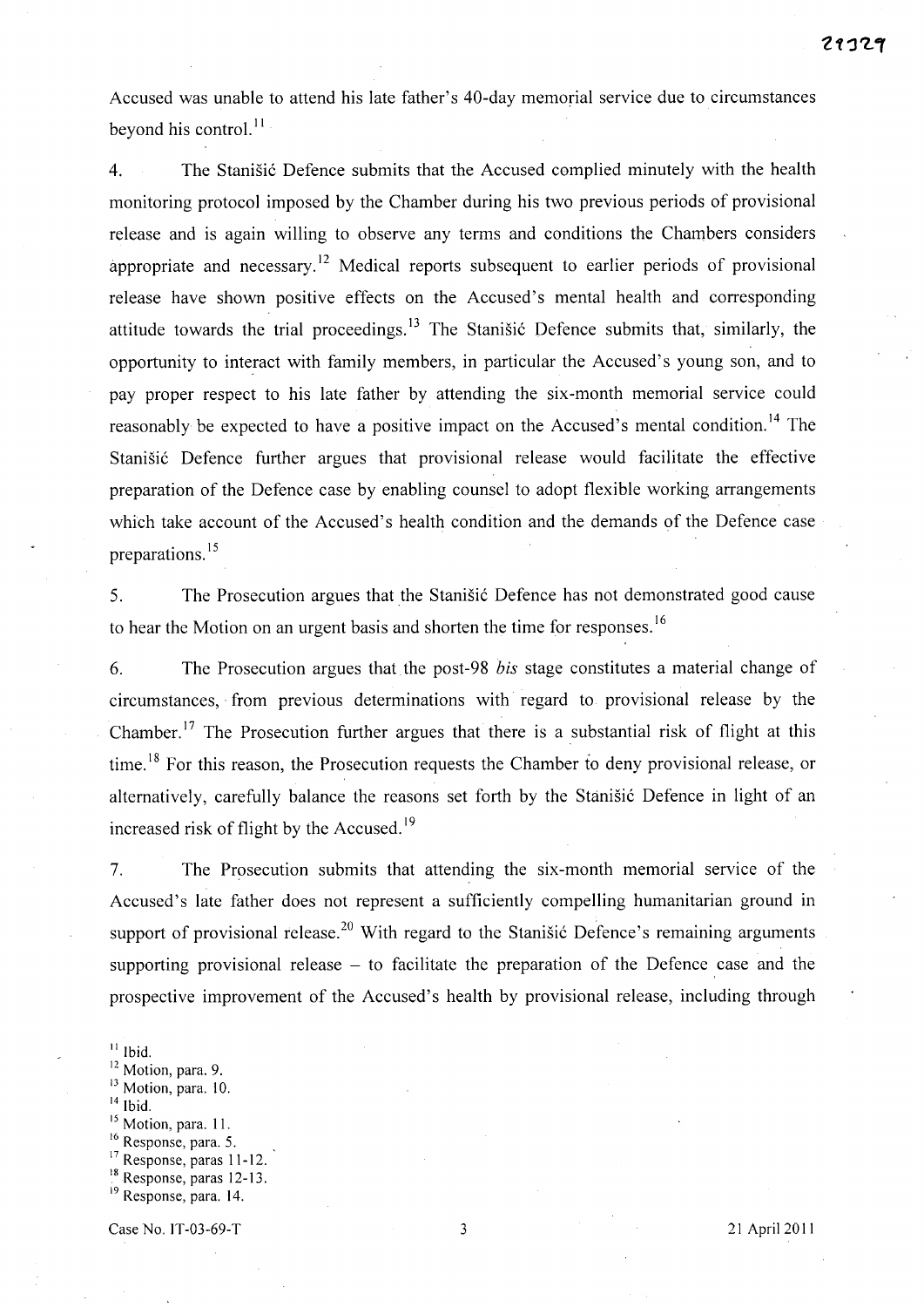the possibility to interact with family members  $-$  the Prosecution argues that these were considered by the Chamber in its decision of 8 March 2011.<sup>21</sup> Since the Chamber in that decision did not consider that they constituted compelling humanitarian grounds justifying provisional release, they should not be given any weight by the Chamber when considering the Motion.<sup>22</sup>

### **Ill. Applicable law**

8. The Chamber recalls and refers to the applicable law governing provisional release and provisional release procedures as set out in its previous decisions, including with regard to the post-Rule 98 *bis* stage of the proceedings.<sup>23</sup>

#### **IV. Discussion**

9. With regard to the shortening of the deadline for responses to the Motion, the Chamber considers that applying the standard time limit of fourteen days following the filing of the Motion would render moot part of the requested relief. This urgency stems from the relatively late filing of the Motion. The Chamber expects the Defence to keep in mind the fourteen-day response time set out in Rule 126 *bis* of the Rules when filing future requests for provisional release, if any.

10. The Chamber is satisfied that the Accused, if provisionally released, would appear for trial. The Chamber recalls the discussion in its previous decisions<sup>24</sup> and notes that it has not received information indicating a change of circumstances and accords due weight to the received Serbian Guarantees. The Chamber is also satisfied that the Accused, if provisionally released, would not pose a danger to any victim, witness, or other person. The Chamber recalls the analysis in its decision of 31 March  $2010^{25}$  and notes that there is no information before it indicating a change of circumstances.

20 Response, para. 15.

21 Response, paras 17-18.

22 Response, para. 18.

<sup>23</sup> See Decision on Urgent Stanišić Motion for Provisional Release, 10 December 2010 ("10 December 2010 Decision"), para. 5; Decision on Urgent Stanišić Defence Motion for Provisional Release, 31 March 2010 ("31 March 2010 Decision"), paras 19-21; Decision on Simatović Defence Motion Requesting Provisional Release during the Winter Court Recess, 15 December 2009, paras 11-12; Decision on Simatović Defence Motion Requesting Provisional Release, 15 October 2009, paras 10-12.

<sup>24</sup> Decision on Urgent Stanišić Motion for Provisional Release, 8 March 2011 ("8 March 2011 Decision"), para. 7; 10 December 2010 Decision, para. 6; Decision on Urgent Stanišić Defence Motion for Provisional Release on Humanitarian and Compassionate Grounds, 16 August 2010 (" 16 August 2010 Decision"), para. 5; Decision on Urgent Stanišić Defence Motion for Provisional Release, 22 July 2010 ("22 July 2010 Decision"), para. 6; 31 March 2010 Decision, paras 23-24. \

<sup>25</sup> 31 March 2010 Decision, para. 26. See also 16 August 2010 Decision, para. 6 and 22 July 2010 Decision, para. 7.

Case No. IT-03-69-T 4 21 April2011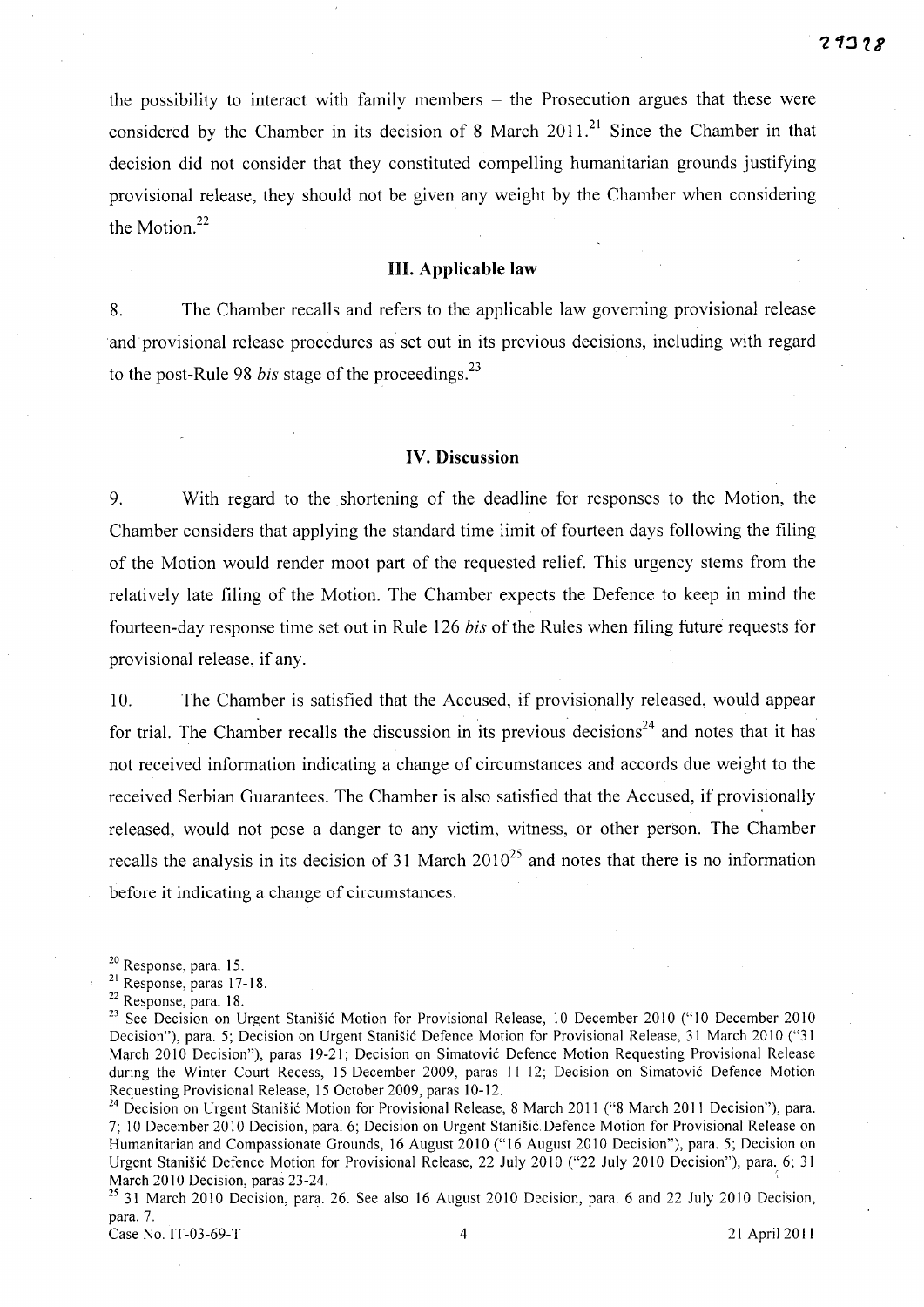11. The Chamber recogmzes the significance to the Accused of attending his late father's memorial service, in particular considering that he was unable to attend the 40-day memorial service in December 2010 due to circumstances beyond his control. The Chamber gives this factor due weight in its consideration of the Motion. The Chamber further remains mindful of its obligation to avoid interruptions to the trial proceedings.<sup>26</sup> A sudden deterioration of the Accused's health may affect his ability to return to The Hague and thereby disrupt the trial proceedings.<sup>27</sup> The Chamber has previously held that the existence of such a risk militates against granting provisional release.<sup>28</sup>

12. The Chamber finds that the Accused's medical condition has remained comparatively stable for some time.<sup>29</sup> However, given the Accused's medical history, both recent and before, the Chamber is of the view that the risk of  $\dot{a}$  sudden deterioration of his health is still not insignificant. In view of the Accused's Personal Guarantee and Waiver, the Chamber considers that it can impose conditions similar to those in previous decisions to reduce the risk of a serious disruption to the trial proceedings.

13. The Chamber has further considered that the period until the end of the Rule 98 *bis*  stage in the present case is relatively short and that the Accused recently was granted provisional release. The Chamber is further mindful that previous periods of provisional release were beneficial to the Accused's mental condition, and that interactions with his son may positively affect his mental condition if provisionally released. The Chamber also recognises that provisional release would be convenient for the preparation of the Defence case but does not consider that the Accused's assistance to counsel in Belgrade, rather than in The Hague, is essential.

14. On balance, the Chamber grants provisional release for a short period of time in order for the Accused to attend the memorial service of his late father.

15. With regard to provisional release for the period following the Rule 98 *bis* stage, the Chamber considers that in its 15 February 2011 Motion, the Stanisic Defence requested provisional release for the same period. In its 8 March 2011 Decision, the Chamber denied this request, as the Stanisic Defence had not presented compelling humanitarian grounds justifying provisional release.<sup>30</sup> In the present Motion, the Stanisic Defence has put forward arguments which are repetitive of those which the Chamber previously considered. Therefore,

 $30$  8 March 2011 Decision, paras 13-16. Case No. IT-03-69-T 5 21 April 2011

<sup>&</sup>lt;sup>26</sup> See 8 March 2011 Decision, para. 9 and previous decisions of this Chamber cited therein.

 $27$  Ibid.

<sup>28</sup> Ibid.

 $29$  8 March 2011 Decision, para. 12; 16 December 2010 Decision, paras 5-6; 10 December 2010 Decision, para. 10.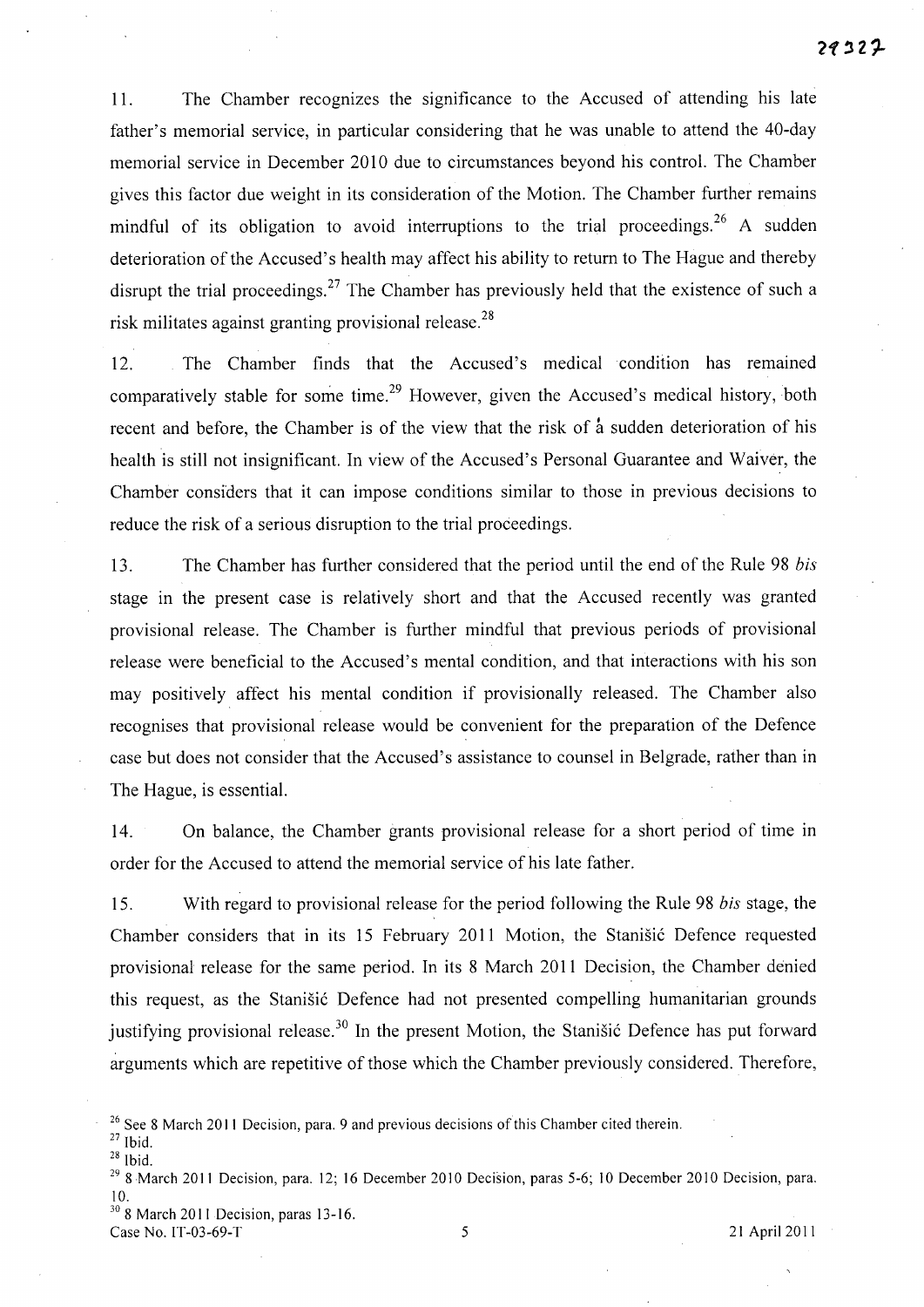in the absence of new arguments or a change of circumstances presented in the Motion, the Chamber denies provisional release for the period following the Rule 98 *his* stage.

#### **V. Disposition**

16. For the foregoing reasons, pursuant to Rules 54 and 65 of the Rules, the Chamber

**GRANTS** the Motion, in part, and:

- 1. **ORDERS** as follows:
- (a) that on **Wednesday 27 April 2011** (or the first practicable day thereafter), the Accused be transported to Schiphol airport in the Netherlands by the Dutch authorities;
- (b) that, at Schiphol airport, the Accused be provisionally released into the custody of officials of the Government of the Republic of Serbia ("Serbia") to be designated prior to his release in accordance with operative paragraph  $(6)(a)$  hereof, who shall accompany the Accused for the remainder of his travel to Serbia and to his place of residence;
- (c) that, on his return, the Accused be accompanied by the same designated officials of the Government of Serbia, who shall deliver the Accused to the custody of the Dutch authorities at Schiphol on or before **Tuesday 3 May 2011,** and that the Dutch authorities then transport the Accused back to the United Nations Detention Unit ("UNDU") in The Hague; and
- (d) that, during the period of provisional release, the Accused abide by the following conditions, and that the authorities of the Government of Serbia, including the local police, ensure compliance with such conditions:
	- (i) to remain within the confines of the municipality of Belgrade, and to travel outside of those confines only to attend the memorial service of his father in Bačka Palanka municipality on 30 April 2011;
	- (ii) to surrender his passport and any other valid travel documents to the Serbian Ministry of Justice ("Ministry of Justice");
- (iii) to provide the addresses at which he will be staying in Belgrade and to which he will be travelling in Backa Palanka municipality on 30 April 2011 to the Case No. IT-03-69-T 6 21 April 2011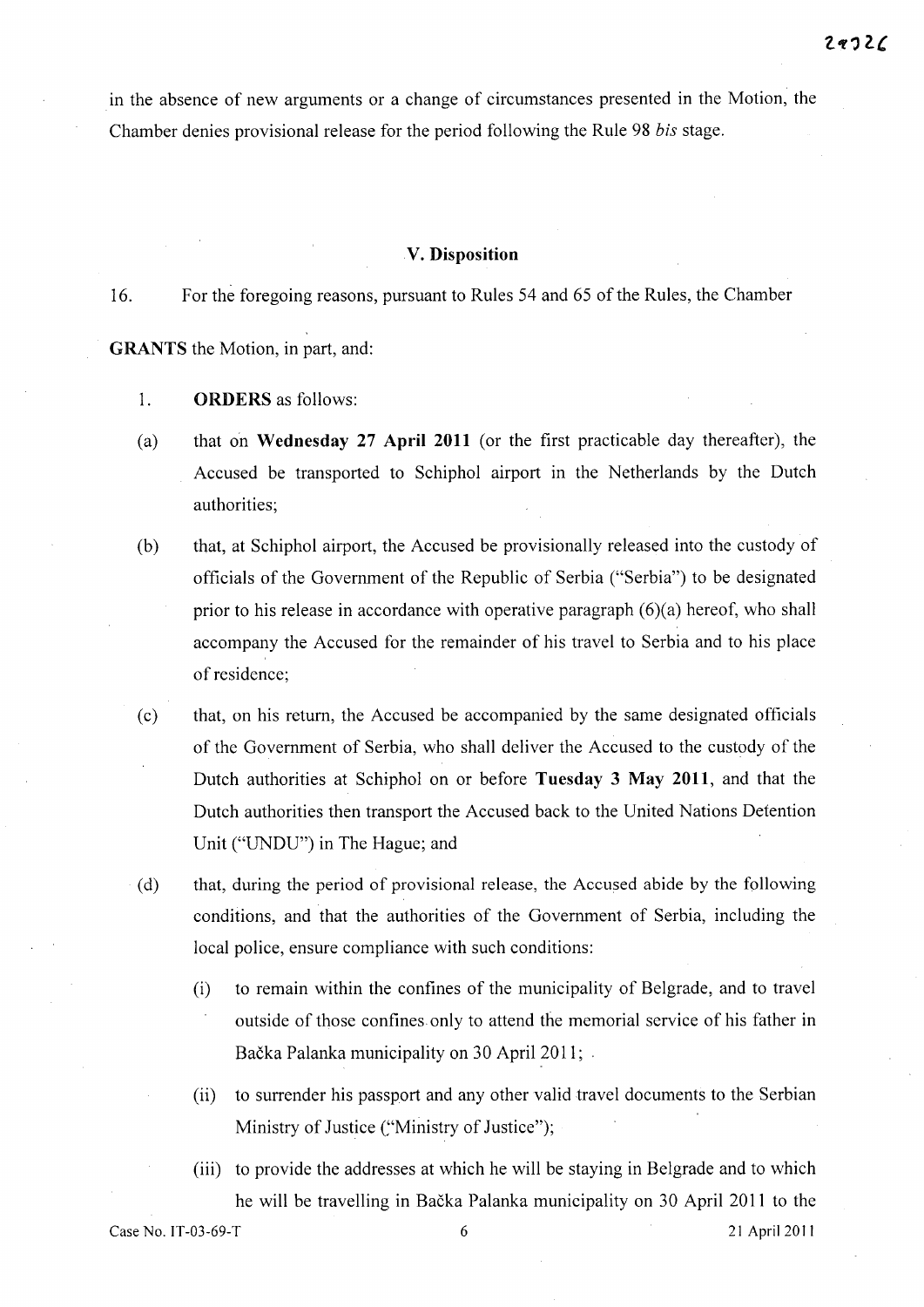Ministry of Justice and the Registrar of the Tribunal before leaving the UNDU in The Hague;

- (iv) to report each day before 1 p.m. to the police in Belgrade at a local police station to be designated by the Ministry of Justice in accordance with operative paragraph 6(b) hereof, unless admitted to a medical institution and with the exception of 30 April **2011,** when the Accused need not report to a local police station;
- (v) to consent to having the Ministry of Justice check with the local police about his presence and to the making of occasional, unannounced visits upon the Accused by the Ministry of Justice or by a person designated by the Registrar of the Tribunal;
- (vi) not to have any contact whatsoever or in "any way interfere with any victim or potential witness or to otherwise interfere in any way with the proceedings or the administration of justice;
- (vii) not to discuss his case with anyone, including the media, other than his counsel;
- (viii) not to seek direct access to documents or archives or to destroy any evidence;
- (ix) to comply strictly with any requirements of the authorities of the Government of Serbia necessary to enable them to comply with their obligations under this Order and their guarantees:
- (x) to return to the Tribunal on or before **Tuesday 3 May 2011;**
- (xi) to comply strictly with any further Order of the Chamber varying the terms of or terminating provisional release; and
- (xii) to comply with the reporting and treatment regime set out in operative paragraphs (2)-(4) hereof;
- 2. **INSTRUCTS** the Reporting Medical Officer ("RMO") to:
- (a) conduct a medical examination of the Accused with a view to his provisional release;
- (b) report to the Chamber no later than 12 p.m. on **Tuesday 26 April 2011** on the medical condition of the Accused, identifying in particular any symptoms which might suggest a deterioration or potential deterioration in the Accused's condition and/or his ability to travel;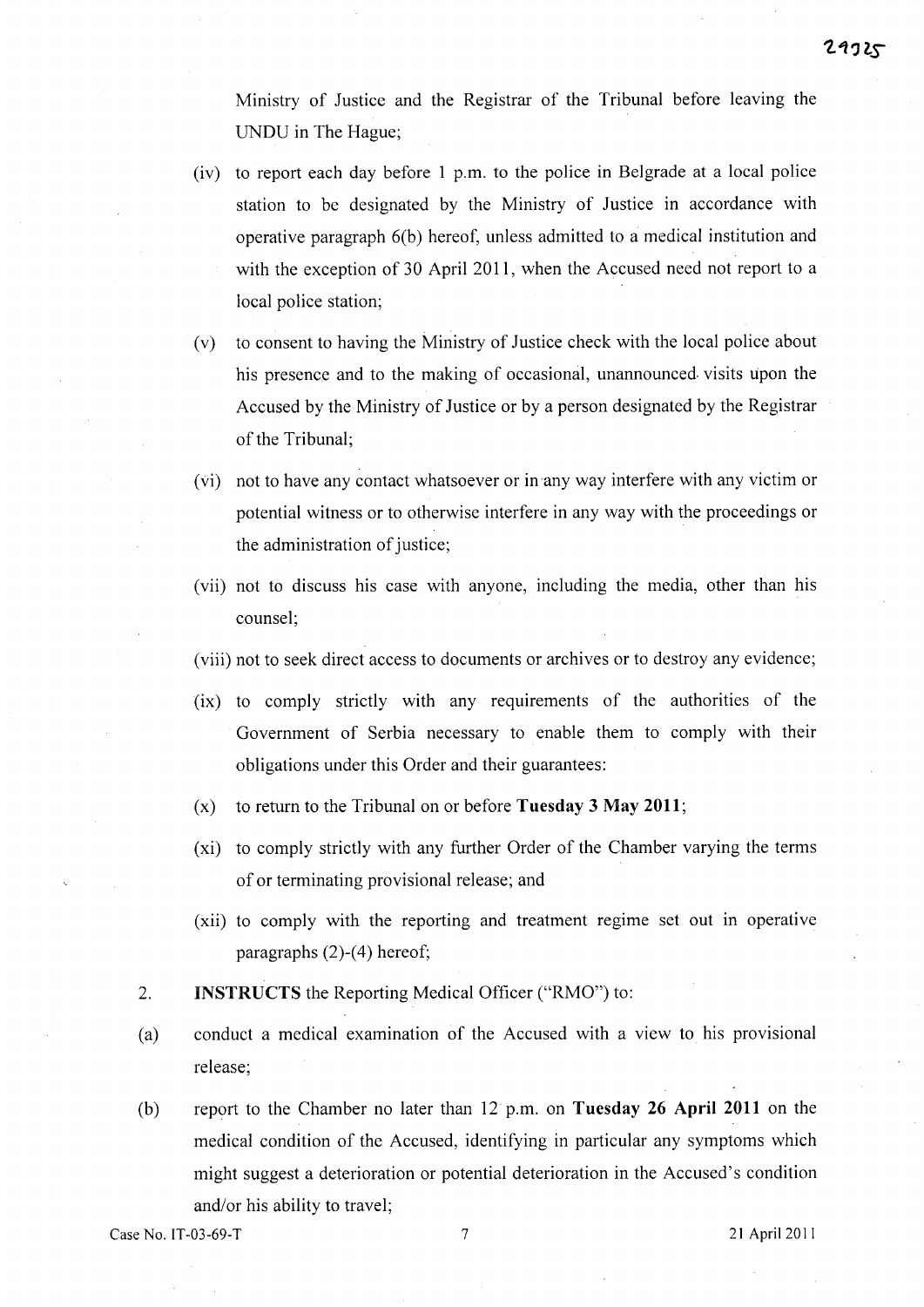- 3. **INSTRUCTS** the Medical Service of the UNDU to be available, to the extent ) possible, for consultation regarding the treatment the Accused should receive, if contacted by an institution treating the Accused during the period of provisional release, as in operative paragraph  $5(e)$  hereof;
- 4. **ORDERS** that the Accused, during the period of provisional release:
- (a) arrange with the Registry to return as soon as practicable to The Hague in case of any significant deterioration in his health, whether experienced personally or the symptoms of which are identified by medical practitioners;
- (b) not seek treatment from or consult with any medical practitioner other than the Medical Service of the UNDU and his current treating specialists, unless in need of urgent medical attention or when acting on and in accordance with the specific advice of the Medical Service of the UNDU and/or his current treating specialists; and
- (c) if required to seek urgent medical attention, or if specifically advised by the Medical Service of the UNDU and/or his current treating specialists to seek medical attention, notify the Registrar, directly or via counsel, as soon as possible of the name and address of any medical practitioner consulted and, if applicable, of the name and address of any institution where he has been or will be treated or to which he has been or will be admitted;
- 5. **REQUIRES** that the Government of Serbia ensure, to the fullest extent possible, that any institution treating the Accused or to which the Accused is admitted during the period of provisional release, including the Military Medical Hospital in Belgrade:
- (a) reports to the Registrar as soon as possible after the arrival, assessment or admission of the Accused at the institution;
- (b) reports to the Registrar as soon as possible on any treatment the Accused is to receive or has received;
- (c) notifies the Registrar of the identity of all medical practitioners involved in the treatment of the Accused at and/or by the institution;
- (d) allows the RMO, the Medical Service of the UNDU, the Accused's current treating specialists, and any other medical experts appointed by the Chamber, to examine the Accused at any time;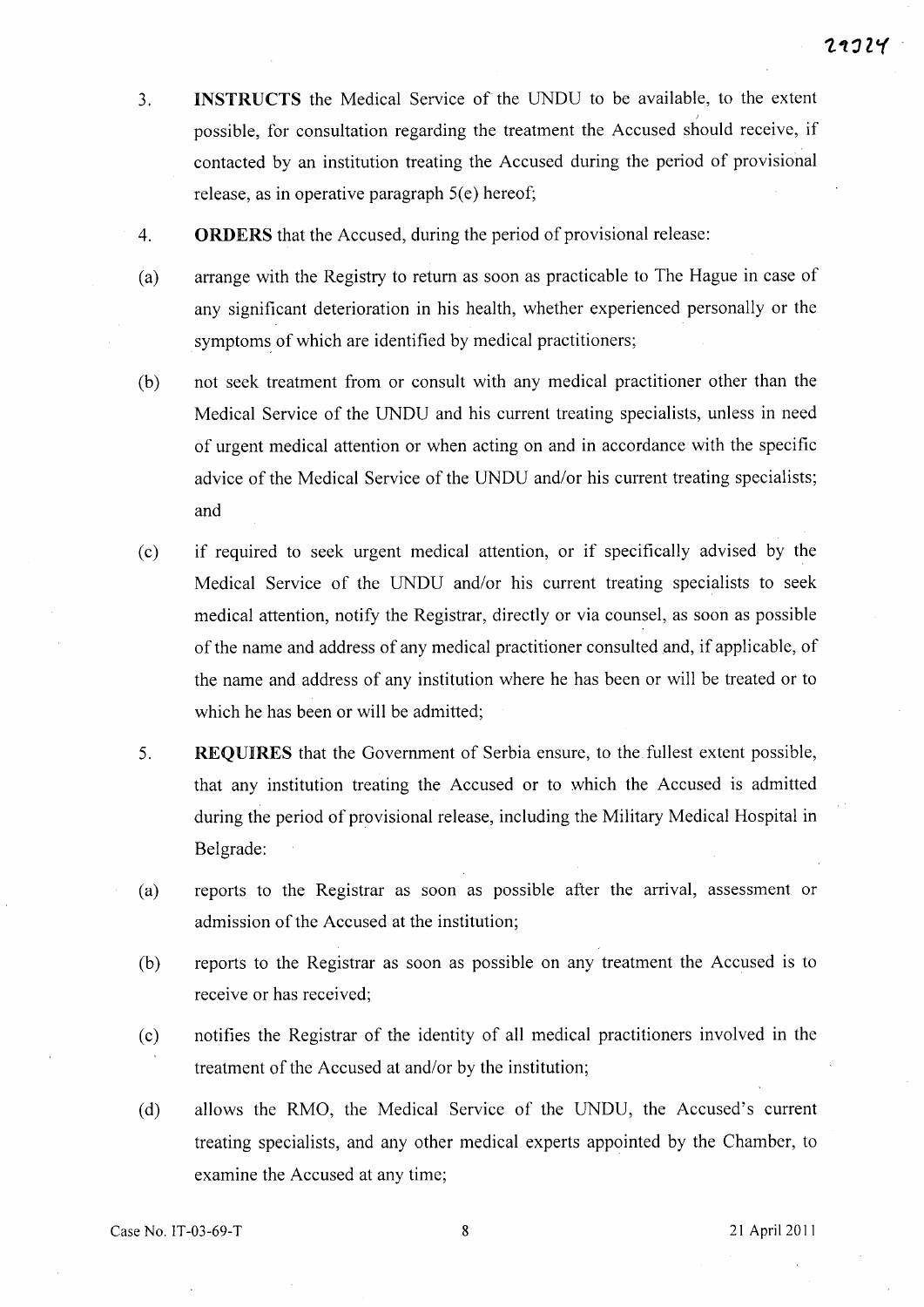- (e) to the extent possible, treats the Accused only in consultation with the Medical Service of the UNDU regarding the treatment the Accused should receive;
- (f) treats the Accused with a view to his returning as soon as practicable to The Hague, where he can receive further treatment; and
- (g) in the event that the Accused is admitted to the medical institution, allows the member of the police appointed under operative paragraph  $6(c)$  hereof and any person(s) making an unannounced visit pursuant to operative paragraph  $1(d)(v)$ hereof to verify at any time that the.Accused is present at the institution;
- 6. REQUIRES the Government of Serbia to assume responsibility as follows:
- (a) by designating officials of the Government of Serbia into whose custody the Accused shall be provisionally released and who shall accompany the Accused from Schiphol airport to Serbia and to his place of residence, and notifying, as soon as practicable, the Chamber and the Registrar of the names of the designated officials;
- (b) by designating a local police station in Belgrade to which the Accused is to report each day during the period of provisional release (with the exception of 30 April 2011), and notifying, as soon as practicable, the Chamber and the Registrar of the name and location of this police station;
- (c) in the event that the Accused is admitted to a medical institution, by appointing a member of the police to verify at least daily that the Accused is present at that institution, and by notifying, as soon as practicable, the Chamber and the Registrar of the name of this member of the police;
- (d) for the personal security and safety of the Accused while on provisional release;
- (e) for all expenses concerning transport of the Accused from Schiphol airport to Belgrade and back;
- (f) for all expenses concerning accommodation, medical treatment and security of the Accused while on provisional release;
- (g) by not issuing any new passports or other documents which would enable the Accused to travel;
- (h) by submitting a weekly written report to the Chamber as to the compliance of the Accused with the terms of this Order;